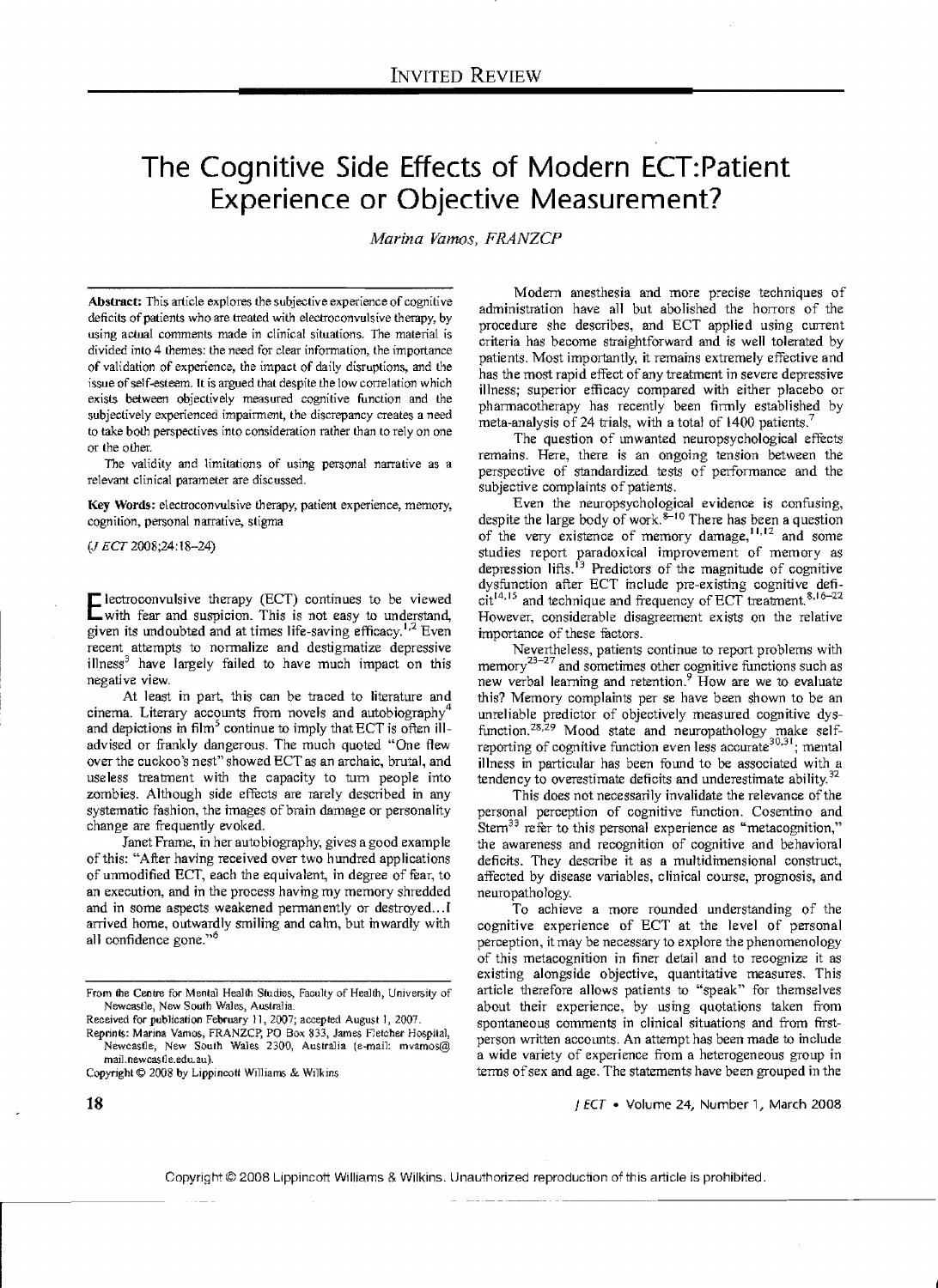following themes: the need for clear information, the importance of validation of experience, the impact of perceived disruption in daily function, and the issue of selfesteem.

#### **METHODS**

Comments made by patients have been used as illustrations of the proposed themes. The subjects include 5 women and 3 men ranging in age from 35 to 70 years. Four of the women were outpatients at the time they made their comments; one was an inpatient. The men were all outpatients. This was a convenience sample, with no attempt at systematic data collection. All patients were treated for depressive illness, and all had undergone voluntary treatment. Details of the number and mode of treatment were not available. Consent to use personal statements was sought and obtained from 4 of the women and 2 of the men; the other 3 patients were no longer in treatment, and their comments have been selected carefully to preserve their anonymity. All names have been changed.

#### **RESULTS**

#### **Theme** 1: **The Need for Clear Information**

Exactly what information to give to patients remains difficult, despite general acknowledgment of the clinical imperative to be as balanced and inclusive as possible. $34,35$ This may relate to the uncertainty of clinicians or to the belief that the severity ofthe mood disorder will impair the ability to comprehend and evaluate information, or may simply reflect the strongly positive view that clinicians quite reasonably hold of ECT as a treatment for depression.

When patients feel inadequately informed by their doctor, the place where they commonly seek information is the Internet. In the Internet, there is a wide variability in what is available; many who consult the Internet have no understanding that what appears on Web sites may be strongly biased toward preconceived prejudice against the treatment, and Web page titles do not always make this clear.

While many postings are positive about ECT, describing it as highly effective in a time of severe mood disorder, other accounts describe near catastrophe.

"I have permanent brain damage from this form of 'therapy.' Shock treatment was the most horrific experience of my life. $^{35}$ 

"Other than by causing mental disorientation and memory loss, ECT does not help eliminate the unhappy feeling called depression. This is true even though currently unhappiness or 'depression' is the only 'condition' for which ECT is a recognized 'therapy.' Indeed, rather than eliminating depression, the memory loss and lost mental ability caused by ECT have caused some subjected to ECT so much anguish they have committed suicide after receiving the treatment."<sup>3</sup>

One particularly alarmist posting quoted an almost 30 year-old reference written by a neurologist which concluded "ECT results in brain disease. [The question is] whether doctors should offer brain damage to their patients."<sup>38</sup> No mention was made of the major diffurences in modem ECT compared with that given 30 years ago.

The fact sheet of the Royal College of Psychiatrists<sup>39</sup> is far more even-handed and neutral: "The greater concern is for the long-term side effects, like irreversible memory or personality change. Surveys...usually find a low level of severe side effects... Clearly no one is certain." Fink<sup>40</sup> goes even further in reassurance: "There is no longer any validity to the fear that electroshock will erase memory." Unfortunately, there is no guarantee that searchers will access these sites rather than those which demonize ECT.

Ann: "Being a psychiatrist myself, I was shocked to find how little / really knew about the way having ECT really felt. I mean, I've been thinking I was giving patients adequate information all this time, and really / was way off the mark. /'ve never gone into details about waiting for it to be your tum, never discussed the anesthetic procedure. And when it comes to memory disturbance, I've given a vogue reassurance, rather than going into some of the details we know, and some of the things we don't. Now, having been through it myself, I'lf be recommending it in the same way, but I'll certainly try to be more informative."

Betty: "/ didn't know what to expect. I was frightened that I might forget my telephone number, or the password to my bank account. So I made a list of all the important numbers / could think of. But it wasn't like that at all—all the old information was there. In fact, the problems with my memory haven't been nearly as bad as / expected—only some recent things—and mostly I can get around that. "

Alan: "I was told that the memory troubles were temporary--that I would completely go back to

© 2008 Lippincott Williams & Wilkins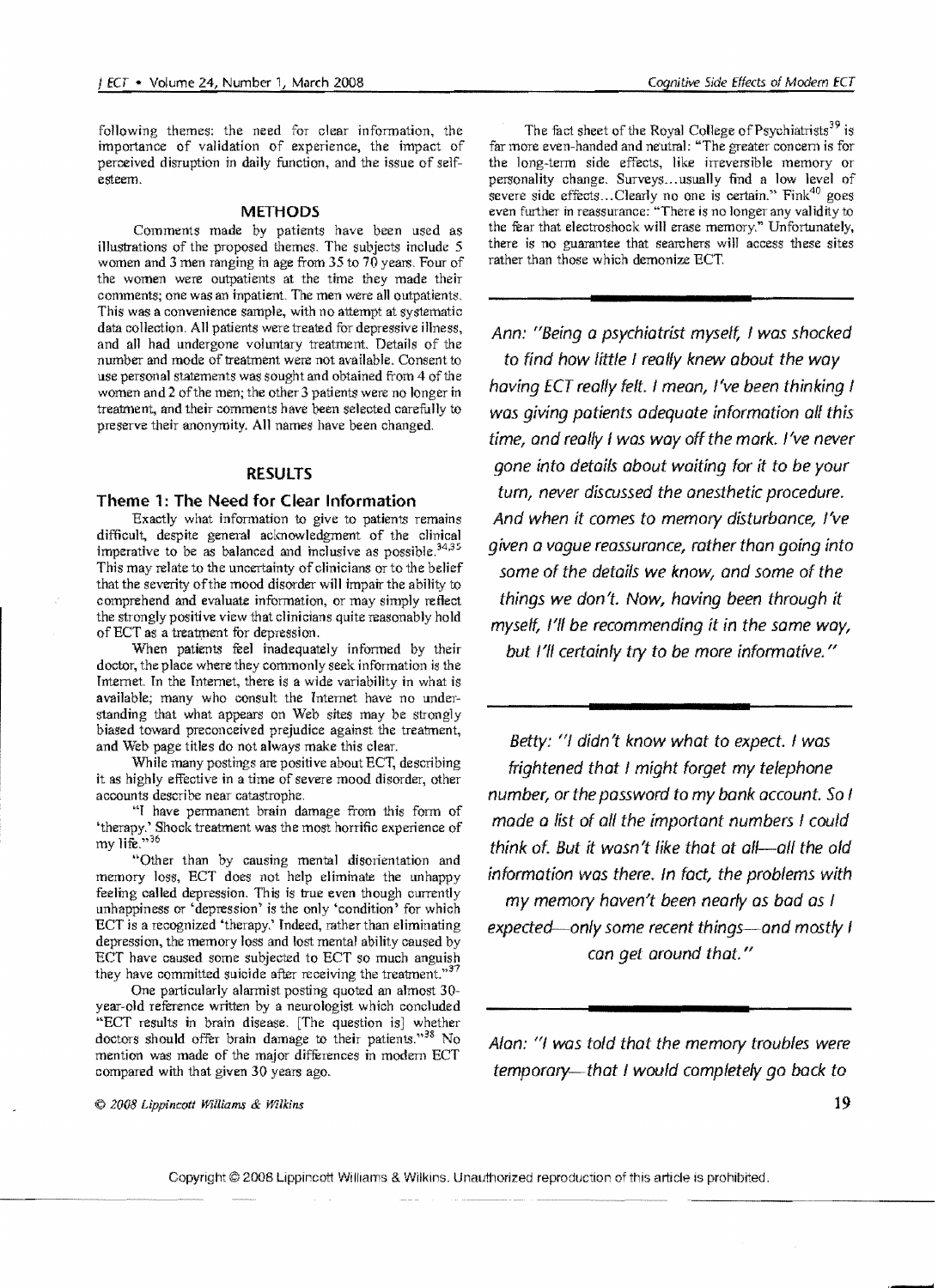normal. That just hasn't been true-I feel like they lied to me."

Carol: "People told me such horror stories. You didn't know who to believe. Sometimes it seemed like people didn't want to hear anything positive-as if *it* chaffenged their ideas. It got to the point where I just didn't tell anyone I was going to have ECT for fear of the reaction.

## Theme 2: The Importance of Validation of Experience

The lack of validation by friends or family is often troubling and sometimes hurtful. Depression itself is often felt as a state which creates alienation from friends and family and engenders the feeling that no one can understand the experience or share the suffering. Manning $41$  describes this succinctly: "I have lost the language [of friends], their facility with words that convey feelings. I am in new territory and feel like a foreigner in theirs." Electroconvulsive therapy typically widens this distance even further. Well-meaning attempts to soften the hardships may simply create the feeling of being unheard.

The implication that patients should be grateful for the benefits and not complain about the problems was frequently mentioned.

Ann: "It was really upsetting to discover just how reluctant other psychiatrists were to believe that my memory disturbance was really a problem. One of them-a good friend of mine-said, "/t's chicken feed compared to the benefit."  $\ell$  mean, excuse me, I would always say that it was a great treatment--- $l$  think it saved my life---but that doesn't make *it* chicken feed. This is my brain we're talking about."

Diane: "I had a friend who was a doctor. She told me that there was absolutely no scientific evidence ofany cognitive dysfunction at aff. It made me feel as if she was telling me I was stupid or neurotic."

Bruce: "My family were so relieved at how much better I was—they just kept telling me that everyone forgets things. I know that, but the way my memory worked after ECT was different. It was like they didn't believe that I could tell the difference."

Elizabeth: "My children kept saying it was great that I was better as if that made it irrelevant. Of course I was thankful to have recovered, but the way they said it made me feel I had no right to be bothered by the memory problems."

## Theme 3: The Impact of Daily Disruptions

Functional difficulties in day-to-day activities are very commonly described, both in the period immediately after treatment and in the longer term. Early confusion varies widely from relatively mild to being quite profound. Manning<sup>41</sup> describes it poetically: "T have clouds in my head, I'm getting lost on the unit. I'll never admit it out loud, but when I think about going to the kitchen or the solarium, I can't really picture where they are." This kind of experience may add further disorientation to the already alienating world of the hospital or clinic.

For others, the immediate period after treatment is experienced simply as a nuisance, in that it creates a dependency on others to manage transport and other practical demands. Some even felt that not to have awareness of an unpleasant treatment was a positive effect and that it helped in their recovery and ability to put the episode behind them.

Generally, it is in the medium term that the most troubling difficulties are manifested. They typically become noticeable as the worst symptoms of illness are subsiding and patients are trying to regain their fonner activities. Problems are described in almost all aspects of life, from work to leisure, and from trivial to burdensome. Often, patients commented that it was the patchiness of the cognitive impairment which made it hard to define and hard to manage. Memory lapses also hindered full enjoyment of recovery signs, such as being able to drive again but losing the way, or opening a book with at last the ability to concentrate, on Iy to have it pointed out that the book had already been read.

Complaints in the longer term are the hardest to put into perspective, because people describing treatment given long

© *2008 Lippincott Williams* & *Wilkins*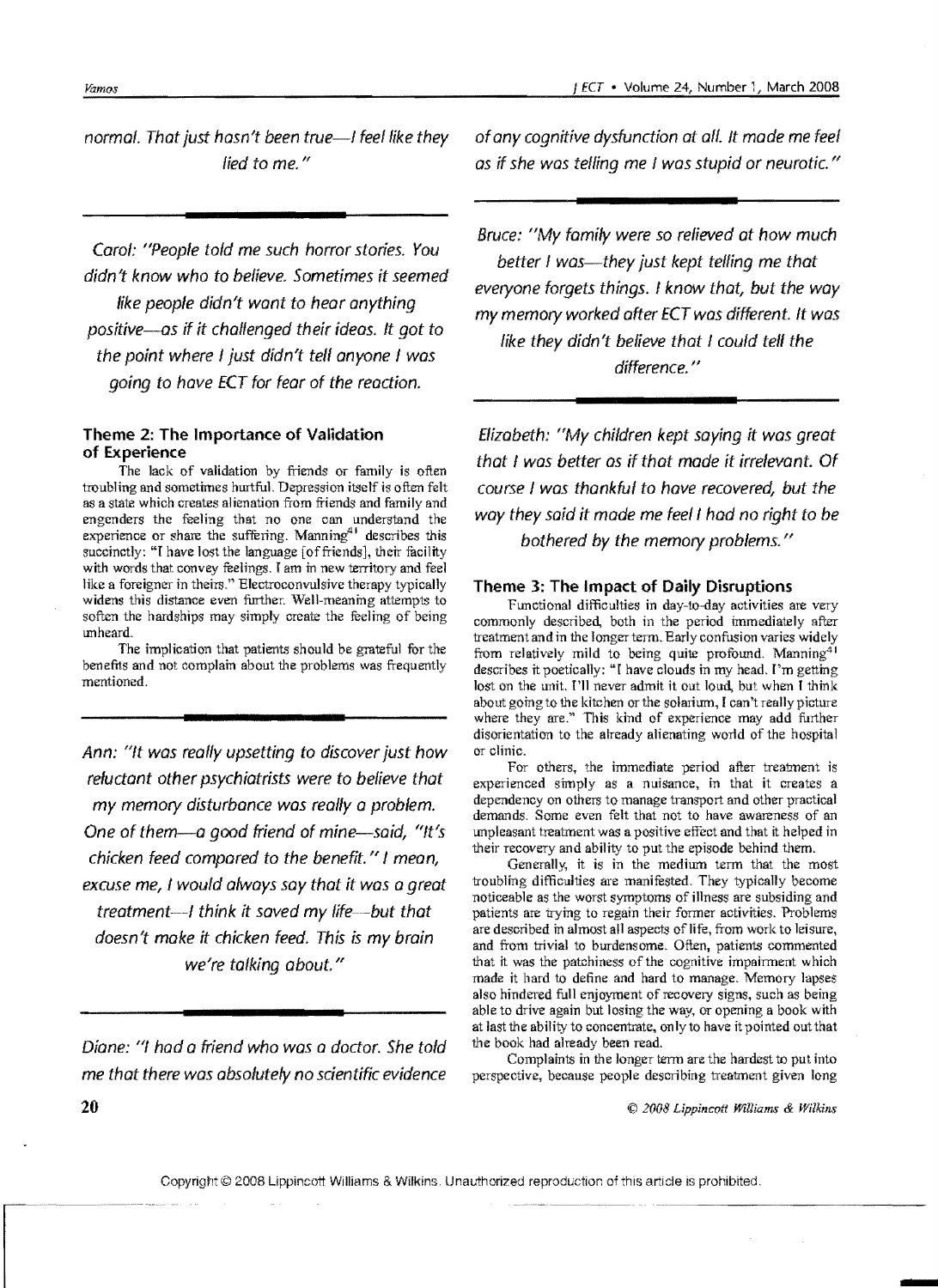normal. That just hasn't been true-I feel like they lied to me."

Carol: "People told me such horror stories. You didn't know who to believe. Sometimes it seemed like people didn't want to hear anything positive-as if it chalfenged their ideas. It got to the point where I just didn't tell anyone I was going to have ECT for fear of the reaction.

### **Theme 2: The Importance of Validation of Experience**

The lack of validation by friends or family is often troubling and sometimes hurtful. Depression itself is often felt as a state which creates alienation from friends and family and engenders the feeling that no one can understand the experience or share the suffering. Manning<sup>41</sup> describes this succinctly: "I have lost the language [of friends], their facility with words that convey feelings. I am in new territory and feel like a foreigner in theirs." Electroconvulsive therapy typically widens this distance even further. Well-meaning attempts to soften the hardships may simply create the feeling of being unheard.

The implication that patients should be gmteful for the benefits and not complain about the problems was frequently mentioned.

Ann: "It was really upsetting to discover just how reluctant other psychiatrists were to believe that my memory disturbance was really a problem. One of them—a good friend of mine—said, "It's chicken feed compared to the benefit." I mean, excuse me, I would always say that it was a great treatment-I think it saved my life-but that doesn't make it chicken feed. This is my brain we're talking about."

Diane: "I had a friend who was a doctor. She told me that there was absolutely no sdentific evidence ofany cognitive dysfunction at all. It made me feel as if she was telling me I was stupid or neurotic."

Bruce: "My family were so relieved at how much better I was—they just kept telling me that everyone forgets things. I know that, but the way my memory worked after ECT was different. It was like they didn't believe that I could tell the difference."

Elizabeth: "My children kept saying it was great that I was better as if that made *it* irrelevant. Of course I was thankful to have recovered, but the way they said it made me feel I had no right to be bothered by the memory problems."

#### **Theme 3: The Impact of Daily Disruptions**

Functional difficulties in day-to-day activities are very commonly described, both in the period immediately after treatment and in the longer term. Early confusion varies widely from relatively mild to being quite profound. Manning<sup>41</sup> describes it poetically: "I have clouds in my head. I'm getting lost on the unit. I'll never admit it out loud, but when I think about going to the kitchen or the solarium, I can't really picture where they are." This kind of experience may add further disorientation to the already alienating world of the hospital or clinic.

For others, the immediate period after treatment is experienced simply as a nuisance, in that it creates a dependency on others to manage transport and other practical demands. Some even felt that not to have awareness of an unpleasant treatment was a positive effect and that it helped in their recovery and ability to put the episode behind them.

Generally, it is in the medium term that the most troubling difficulties are manifested. They typically become noticeable as the worst symptoms of illness are subsiding and patients are trying to regain their former activities. Problems are described in almost all aspects of life, from work to leisure, and from trivial to burdensome. Often, patients commented that it was the patchiness of the cognitive impairment which made it hard to define and hard to manage. Memory lapses also hindered full enjoyment of recovery signs. such as being able to drive again but losing the way, or opening a book with at last the ability to concentmte, on Iy to have it pointed out that the book had already been read.

Complaints in the longer term are the hardest to put into perspective, because people describing treatment given long

© 2008 Lippincott Williams & Wilkins

**20**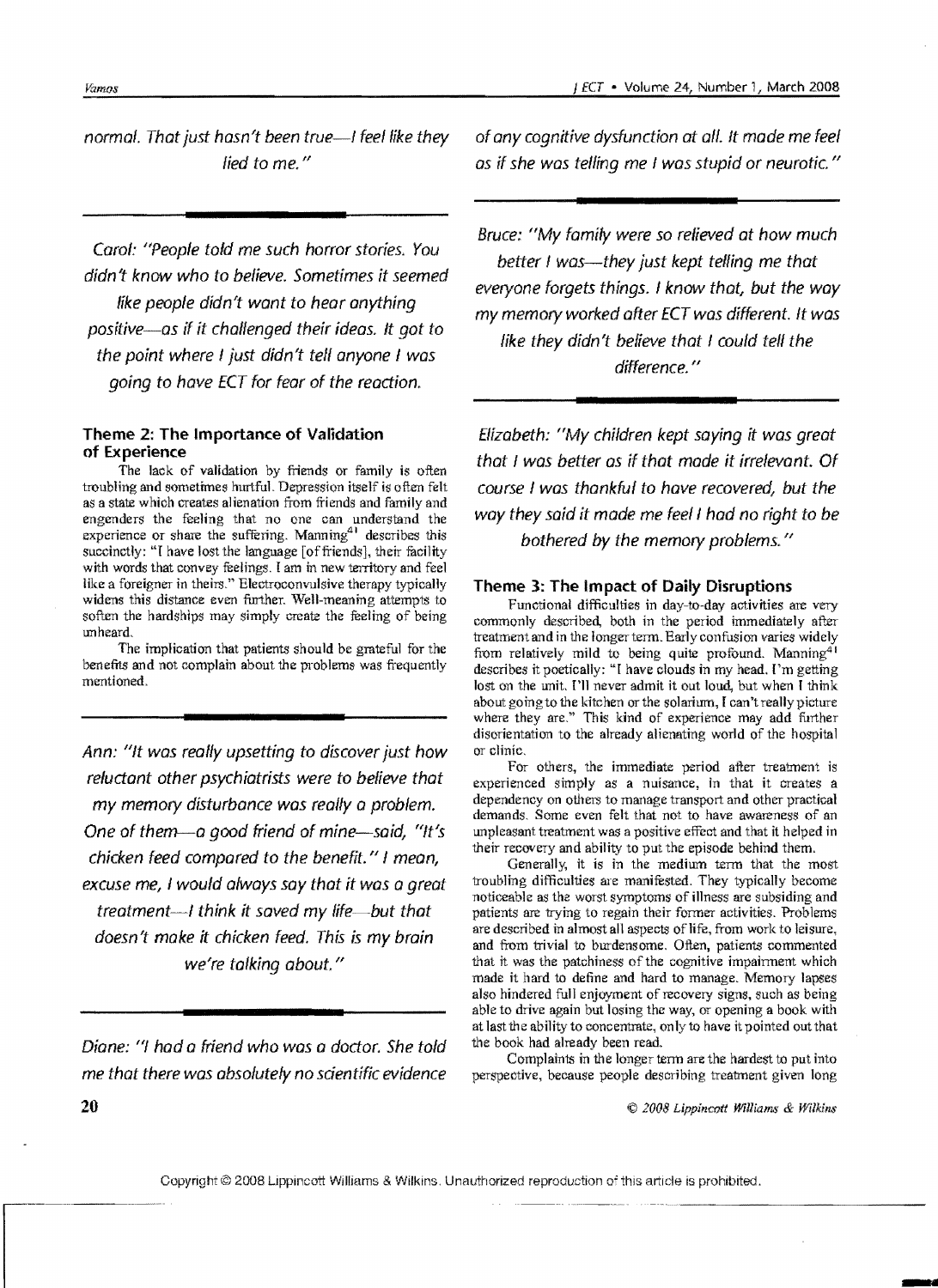ago are referring to a time when ECT had none of the precision and care with which it is administered today, There are few data measuring long-term impact. One study, using a prospective design, confirmed that cognitive effects could be objectively measured at least 6 months after treatment ended. $^{42}$  This is much-needed evidence for ongoing problems; however, it still covers a very short time frame in the history of a chronic illness,

At the subjective level, the very detailed first-person account by Donahue<sup>43</sup> stresses that problems do continue over the long term, In addition, she draws attention to the obvious but often disregarded fact that no memory of past events means no concept of what or how much has been forgotten.

Betty: "I used to take off my watch and put it away carefully before I went down for treatment. And I could never find it when I woke up. It happened every time, and I felt so stupid. Eventually one ofthe nurses told me to write down where I put it. That worked, but it made me feef like I was an old lady who was going senile."

Carol: "/ don't have any memory at all for the whole course of treatment. I know Mum and my husband took tums driving me there and home again because they've told me, but I have no recollection of that entire time. Mum says it's a good thing. She thinks I was just so overloaded that to have to think about what it was like to be depressed and have treatment would have been too much for me. Why would I want to remember it? What matters is that *it* worked-being well again was more important than remembering the detail of what got me there."

Ann: "It's like whole parts of my life are on the tip of my tongue, but hard to grasp, and sometimes misty and dream-like when they do come back."

 $© 2008 Lippincott Williams & Wilkins$ 

Chris: "ft was when I started driving again that I had problems. I couldn't map the routes I would take properly—it was as if I had lost the way the roads went. "

David: "I've always been a great reader, and so it was a relief to be able to concentrate on a book again. Not being able to read was one of the worst things about being depressed-I was so glad to get over that. But I find I can't remember books that I've always considered part of me. It's really frustrating."

Betty: "I didn't think I was too bad until I went back to wark. And then it was like I was in a mine field, and I never knew when a mine would explode at my feet. Someone would refer to something and I would say "I didn't know that," and they would look at me as if I were stupid. Sometimes it was whole events that were gone. It really affected me because I was trying to get my confidence back, and this just seemed to set me back to square one again."

Carol: "The kids tried to be patient, but they hated it that I forgot things-it made the depression seem to be going on and on instead of being over with when I got out of hospital."

# Theme 4: The Issue of Self-Esteem

In the context of post-illness fragility and the assault that the episode has typically wrought on self-confidence, the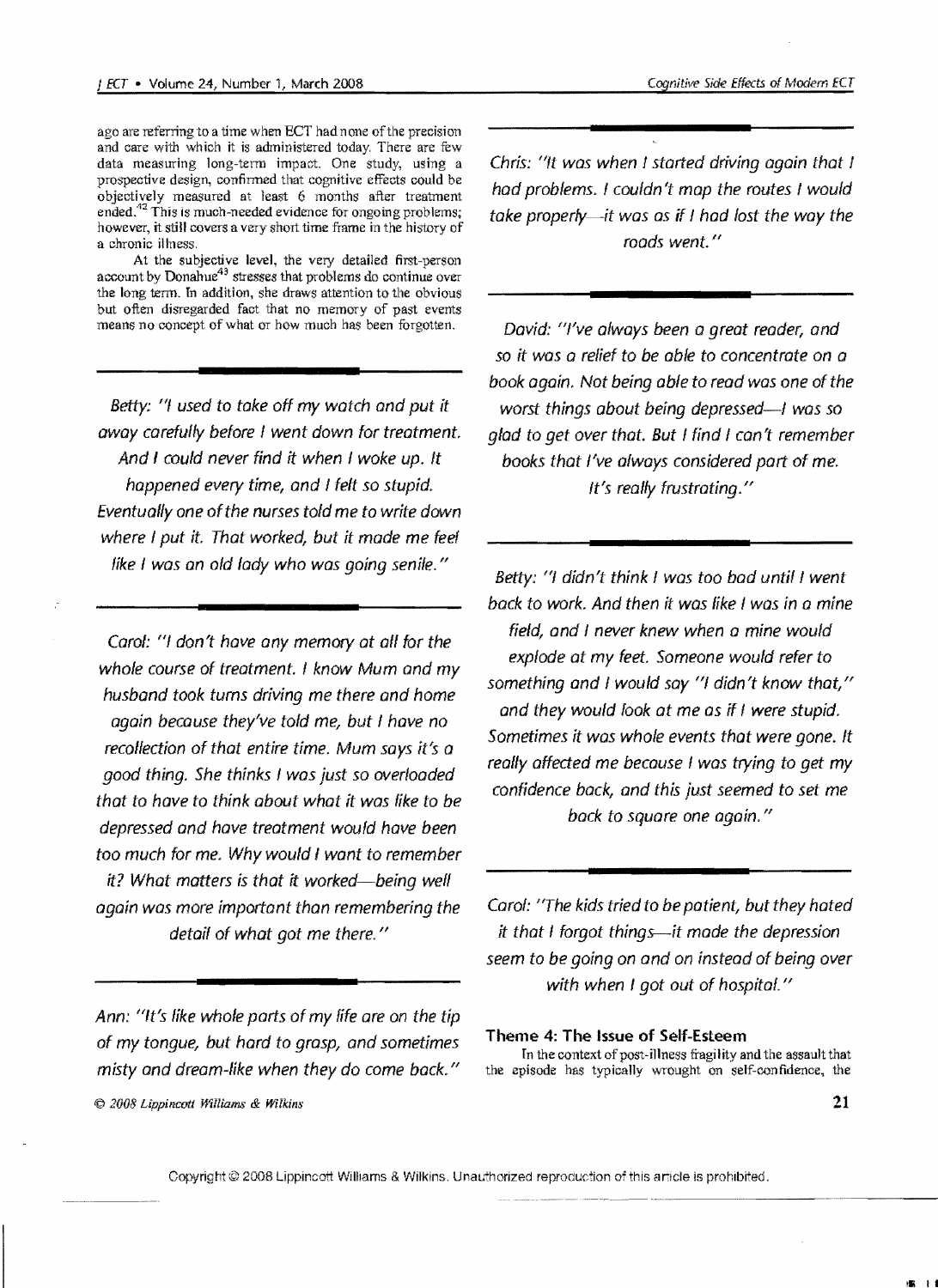nebulous deficits can be magnified and experienced as profoundly distressing. For those who have tried to keep the nature of their illness secret, memory lapses can become the feared betrayal of their damaged self, the mark of the illness and the treatment. Both remain stigmatized in most contexts. Manning<sup> $11$ </sup> again: "People seem to be more forthright these days about discussing depression... But ECT is in a different class. For months, in my conversations with most people, I have glossed over ECT's contribution to the end of my depression."

The subject of how cognitive deficits were perceived by others came up repeatedly. Embarrassment and shame were words frequently used. Often, well-meaning attempts at reassurance were experienced as inadequate and patronizing.

For some patients, the fear of giveaway forgetfulness hindered their attempts to resume social activities; for others, it made them reluctant to engage in conversations which might include past events.

Ann: "It was such a relief to be back at work, but I worried a lot about what people were thinking of me, whether I seemed like I was not good enough anymore. And one of my colleagues one day remarked that I had asked the same question over and over. He said *it* was like Groundhog Day. I was so embarrassed."

David: "People said they didn't notice anything, but I never knew whether to believe them or not. "

Diane: "Having a good memory used to seem like part of me. So now it's like being a different person, even though everyone else says my memory is fine."

Alan: "I sometimes think my brain has become like Swiss cheese-good quality but full of holes. But I've got used to keeping diaries and lists and things-and anyway, f cope a lot better than I did when I was depressed."

Ann: "I worry about the future a lot-whether this in the end will impact on my work. "

## **DISCUSSION**

The fragments of comments included in this article point to the variety of ways in which cognitive side effects are experienced in daily life. They may interfere with communication with others, with self-confidence, self-image, and ability to function at work. There is also an emphasis given to the feeling that others cannot understand Or validate the experience. It seems that both mental health workers and friends and family are reluctant to listen to complaints. Patients often said that although they were very aware and relieved by how effective ECT had been, they were unhappy that others were so loath to admit the existence of negative effects Or to blame them on ECT. It is worth mentioning that this is not always the case-it may be relatives who are the most upset by cognitive difficulties and the most likely to attribute them to ECT.<sup>44</sup>

For patients, the experience of depression may be severely damaging to self-confidence in and of itself, $45$  and it is not surprising that ECT is sometimes inappropriately blamed for some of the aftereffects. Much of the psychological work in the recovery phase is the rebuilding of a satisfactory self-concept.<sup>46</sup> Stigma associated with mental illness has been shown to impede recovery and contribute to poor outcome in the social, employment, and treatment domains; this seems to be a function of perception rather than of objective levels of discrimination,<sup>47</sup> and unfortunately as has been mentioned, ECT remains stigmatized.<sup>3</sup>

Timely, effective treatment of the depressive episode is the most important first step in recovery. Even patients who complained about a number of perceived unwanted efrects were quick to recognize how significant it had been to be returned to health quickly and comprehensively. However, the subjective sense of being cognitively impaired was still a contributor to an enduring negative self-image and to a persistent feeling of being viewed as impaired.

Treating clinicians thus have a delicate role to play. They need to communicate clearly the undoubted efficacy ofECT as a treatment for depression. They must also manage the discussion on cognitive side effects. Patients are saying that they want these to be taken seriously and that their subjective experience is the key issue. They do not want superficial reassurance, although information on the likelihood of recovery is welcome. They also need to be told of the complexity of cognitive function-poor memory is not necessarily linked to global deficit or gignificant difficulty in day-to-day life. Patients who are still very unwell may not be able to absorb more than an outline of this information; education about cognitive side efrects must be discussed on a number of occasions. The most important message should be that the clinician is interested in the patient's experience, is willing to discuss it repeatedly over time, and considers it to be an important issue in the recovery process.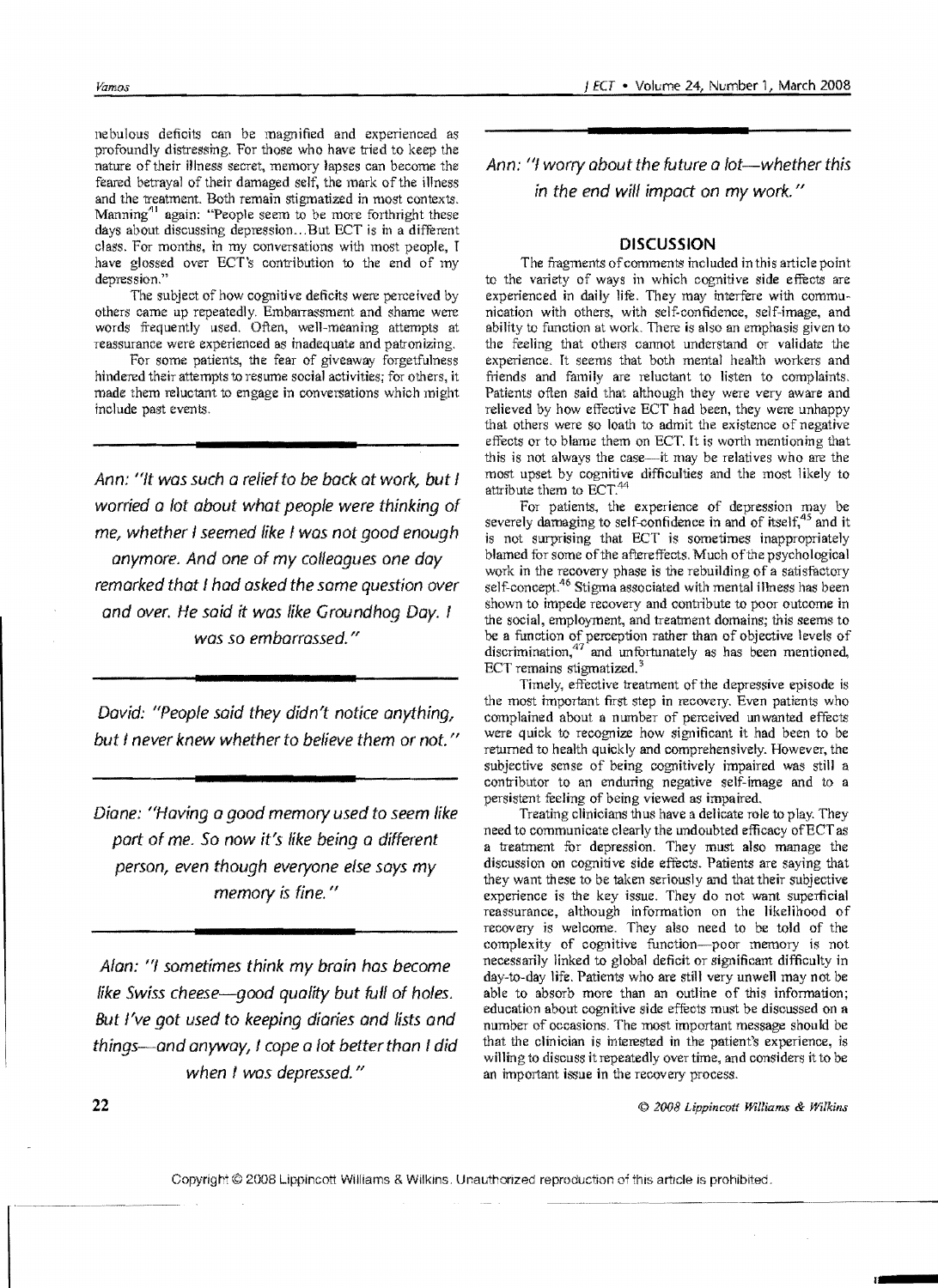Using the language of patient narrative has both power and weakness. Increasingly, personal stories of illness and treatment as well as fictional narratives have become a legitimate genre in the practice of medicine, $48$  a recognition that "knowledge of life stories helps cultivate attention to patients, an interest in their oddities and their ordinari $ness$ -and a tolerance of both. $n^{49}$ 

The basis of qualitative research methods is the belief that "people are complex and should be studied by watching them, joining in talking, and reading what they write."<sup>50</sup> Systematic extraction of themes from focus groups and semistructured interviews would have enhanced the generalizability of the results presented while maintaining the emphasis on individual differences. However, there are limitations and biases inherent even in more rigorous qualitative methods. A completely different set of stories could be collected and presented.

This article makes no claim to containing representative or typical "truths." Nevertheless, in the arena of brain function, the subjective is significant. Although neuropsychological tests provide important information for comparison and analysis, it cannot capture the daily lmderstandings, misunderstandings, conclusions, and errors which make up the essential cognitive "I." The patient "voices" presented here may add to the overall picture of this important topic.

#### **REFERENCES**

- 1. Husain MM, Rush AJ, Fink M. Speed of response and remission in major depressive disorder with acule electroconvulsive therapy (ECT): a Consortium for Research in ECT (CORE) report. J *Clin. Psychicary.*  2004;65:485-491.
- 2. Pagnin D, de Queiroz V, Pini S, et al. Efficacy of ECT in depression: a meta-analytic review. J *ECT. 2004;20:13-20.*
- 3. Barney L, Griffiths K, Jorm A, et al. Stigma about depression and its impact on help-seeking intentions. Aust N Z J Psychiatry. 2006;40:51-54.
- 4. Hilton C. An exploration of the patient's experience of electroconvulsive therapy in the mid-twentieth century: a historical study with implications for practice today. *J Affect Disord.* 2007;97:5-12.
- 5. McDonald A, Walter G. The portrayal of ECT in American movies. J *ECT. 2001;17:264-274.*
- 6. Frame J. *An autobiography.* Auckland: Random Century; 1989.
- 7. UK ECT Review Group. Efficacy and safety of electroconvulsive therapy in depressive disorders: a systematic review and meta-analysis. *Lancet*. 2003;361:799-808.
- 8. Fujita A, Nakasaki S, Segawa K, et al. Memory, attention, and executive functions before and after sine and pUlse wave electroconvulsive therapies for treatment-resistant major depression. *J ECT.* 2006;22:107-112.
- 9. O'Connor M, Brenninkmeyer C, Morgan A, et al. Relative effects of repetitive transcranial magnetic stimulation and electroconvulsive therapy on mood and memory: a neurocognitive risk-benefit analysis. *Cogn Behav Neural. 2003;16(2):118-127.*
- 10. Portnoy S. The cognitive side effects of electroconvulsive therapy. Discussion of part VI. *Ann N Y Acad Sci.* 1986;462:353-356.
- 11. Johanson A, Gustafson L, Risberg J, et al. Long-term follow-up in depressed patients treated with electroconvulsive therapy.  $J$  ECT. 2005;21:214-220.
- 12. Rami LBM, Boget T, Ferrer J, et al. Cognitive status of psychiatric patients under maintenance electroconvulsive therapy: a one-year longitudinal study. J *Neuropsychiatry Clin Neurosd.* 2004; J6:465-471.
- 13. Bosboom P, Deijen J. Age-related cognitive effects of ECT and ECT-induced mood improvement in depressive patients. *Depress Anxiety.* 2006;23:93-101.
- l4. Legendre SA, Stern RA, Solomon DA, el aL The influence of cognitive reserve on memory following electroconvulsive therapy. J *New"Opsychialry Clin. NeW"Osd.* 2003; 15(3):333-339.
- l5. Sobin C, Sackeim HA, Prudic J, et al. Predictors of retrograde amnesia following ECT *Am* J *Psychialry.* 1995; 152(7):995-1001.'
- 16. Datto CJ, Levy S, Miller DS, et al. Impact of maintenance ECT on concentration and memory. *J ECT*. 2001;17(3): 170-174.
- 17. Delva NJ, Brunet D, Hawken ER, et al. Electrical dose and seizure threshold: relations to clinical outcome and cognitive effects in bifrontal, bitemporal, and right unilateral ECT.  $J ECT. 2000; 16(4):361-369$ .
- 18. Ng C, Schweitzer I, Alexopoulos P, et a1. Efficacy and cognitive effects of right unilateral electroconvulsive therapy.  $J ECT$ . 2000; 16(4): 370-379.
- 19. Sackeim HA, Prudic J, Devanand DP, et al. Effects of stimulus intensity and electrode placement on the efficacy and cognitive effects of electroconvulsive therapy [see comment). N *EnglJ* Mea. *1993;*  32S( 12):839~6.
- 20. Sackeim HA, Luber B, Moeller JR, et al. Electrophysiological correlates of tile adverse cognitive effects of electroconvulsive therapy.J *ECT.*  2000;16(2):110-120.
- 21. Vothknecht S, Kho KH, van Schaick HW, et al. Effects of maintenance electroconvulsive therapy on cognitive functions.  $J ECT$  2003;19(3): 151-157.
- 22. Weiner RD, Rogers HJ, Davidson JR, et al. Effects of stimulus parameters on cognitive side effects. Ann N Y Acad Sci. 1986;462:315-32
- 23. Coleman EA, Sackeim HA, Prudic I, et al. Subjective memory complaints prior to and following electroconvulsive therapy. Biol Psychiatry. 1996;39(5}:34&-356.
- 24. Koopowitz LF, Chur-Hansen A, Reid S, et al. The subjective experience of patients who received electroconvulsive therapy. Ausl *N* Z J *Psychialry.*  2003;37( 1 ):49-54.
- 25. Prudic J, Peyser S, Sackeim HA. Subjective memory complaints: a review ofpatient self-assessment of memory after electroconvulsive therapy [see comment]. *J ECT.* 2000; 16(2): 121-132.
- 26. Rajkumar A, Saravasan B, Jacob K: Perspectives of patients and relatives about electroconvulsive therapy-a qualitative study from Vellore, India. J EeT. *2006;22:253-258.*
- 27. Rose D, Fleischmann P, Wykes T, et al. Patients' perspectives on electroconvulsive therapy: systematic review. *Br MedJ.*  2003; 326: 163-170.
- 28. Jorm AF, Christensen H, Korten AE, et al. Memory complaints as a precursor of memory impairment in older people: a longitudinal analysis over 7-8 years. Psychol Med. 2001;31(3):441-449.
- 29. Reidl-Heller S, Matscbinger H, Schork A, et a1. Do memory complaints indicate the presence of cognitive deficit-results of a field study. Eur *Arch Psychialry Clin NelVosci.* 1999;249:1 97-2M.
- 30. Aalten P, van Valen E, Clare L, et al. Awareness in dementia: a review of clinical correlates. Aging Ment Health. 2005;9:414-422.
- 31. Small GW, Chen ST, Komo S, et al. Memory self-appraisal and depressive symptoms in people at genetic risk for Alzheimer's disease. *Int J Geriatr Psychiatry.* 200 l; 16: 1071-1077.
- 32. Cohen D. Differences in awareness of neuropsychological deficits among three patient populations. *Diss Abslr lnt B* Sci *Eng.* 2001 ;62: 2510.
- 33. Cosentino S, Stem Y. Metacognitive theory and assessment in dementia: do we recognize our areas of weakness? *J Int Neuropsychol Soc.* 2005; 11 (7):9l0-9l9.
- 34. Robertson H, Pryor R. Memory and cognitive effects of ECT: informing and assessing patients. Adv Psychiatr Treat. 2006;12:228-237.
- 35. Wilkinson D, Daoud J. Editorial: the stigma and the enigma of ECT. *InlJ Gerialr Psychiatry. 1998;13:833-835.*
- 36. "Chloe." Speaking from experience. About: Bipolar Disorder Web site. Available at http:/bipolar.about.com/od/ect. Accessed June 6, 2007.
- 37. Stevens L. Psycbiatry's electroconvulsive shock treatment. A crime against humanity. The Antipsychiatry Coalition Web site]. Available at: http://www.antipsychiatry.org/ect.htm. Accessed June 6, 2007.
- 38. Friedberg J. Shock treatment, brain damage, and memory loss: a neurological perspective. Am J Psychiatry. 1977;134:1010-1014.
- 39. Barnes R. *Electroconvulsive Therapy (ECT)*. Royal College of Psychiatrists Publications; 2007.
- 40. Fink M. *Electroshock. Healing Mental Illness*. New York: Oxford University Press; 1999.
- 41. Manning M. *Undercurrents: A Life Beneath the Surface*. San Francisco: Harper Collins; 1995.
- 42. Sackheim HPJ, Fuller R, Keilp J, et aL The cognitive effects of

© *2Q08* LippincQff *Williams* & *Wilkins*